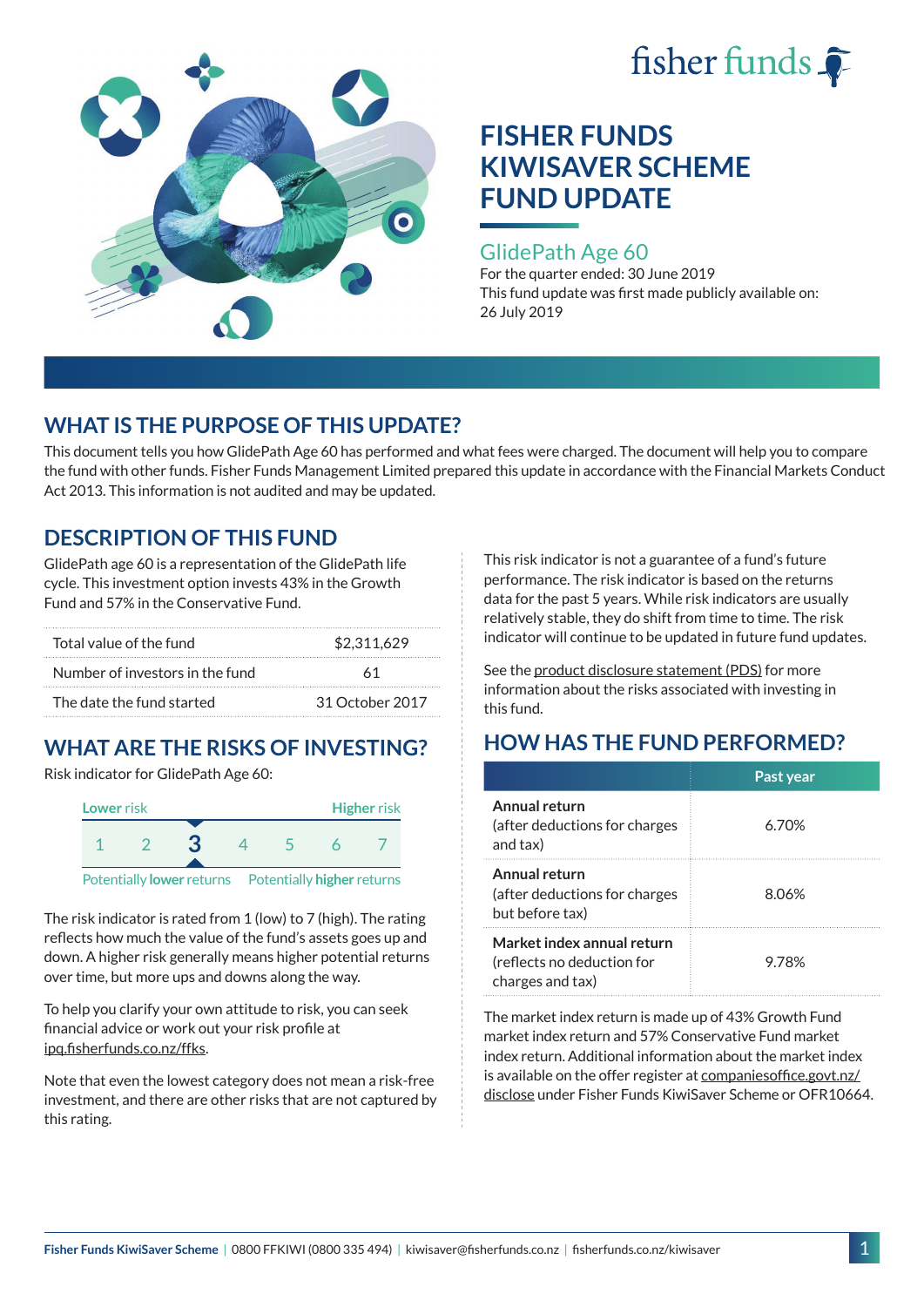## **ANNUAL RETURN GRAPH**



This shows the return after fund charges and tax for each year ending 31 March since the fund started. The last bar shows the average annual return since the fund started, up to 31 March 2019.

**Important:** This does not tell you how the fund will perform in the future.

Returns in this update are after tax at the highest prescribed investor rate (PIR) of tax for an individual New Zealand resident. Your tax may be lower. The market index return reflects no deduction for charges and tax.

#### **WHAT FEES ARE INVESTORS CHARGED?**

Investors in GlidePath Age 60 are charged fund charges that include GST. In the year to 31 March 2019 these were:

|                                                | % of net asset value   |
|------------------------------------------------|------------------------|
| <b>Total fund charges</b>                      | 1.14%                  |
| Which are made up of:                          |                        |
| Total management and<br>administration charges | 1.14%                  |
| Including:                                     |                        |
| Manager's basic fee                            | 0.89%                  |
| Other management and<br>administration charges | 0.10%                  |
| Total performance-based fees <sup>1</sup>      | 0.15%                  |
| Other charges:                                 | \$ amount per investor |
| Annual membership fee                          | 836                    |

Small differences in fees and charges can have a big impact on your investment over the long term.

#### **EXAMPLE OF HOW THIS APPLIES TO AN INVESTOR**

Sarah had \$10,000 in the fund at the start of the year and did not make any further contributions. At the end of the year, Sarah received a return after fund charges were deducted of \$670 (that is 6.70% of her initial \$10,000). Sarah also paid \$36 in other charges. This gives Sarah a total return after tax of \$634 for the year.

### **WHAT DOES THE FUND INVEST IN? Actual investment mix**

This shows the types of assets that the fund invests in.



#### **Target investment mix**

This shows the mix of assets that the fund generally intends to invest in.